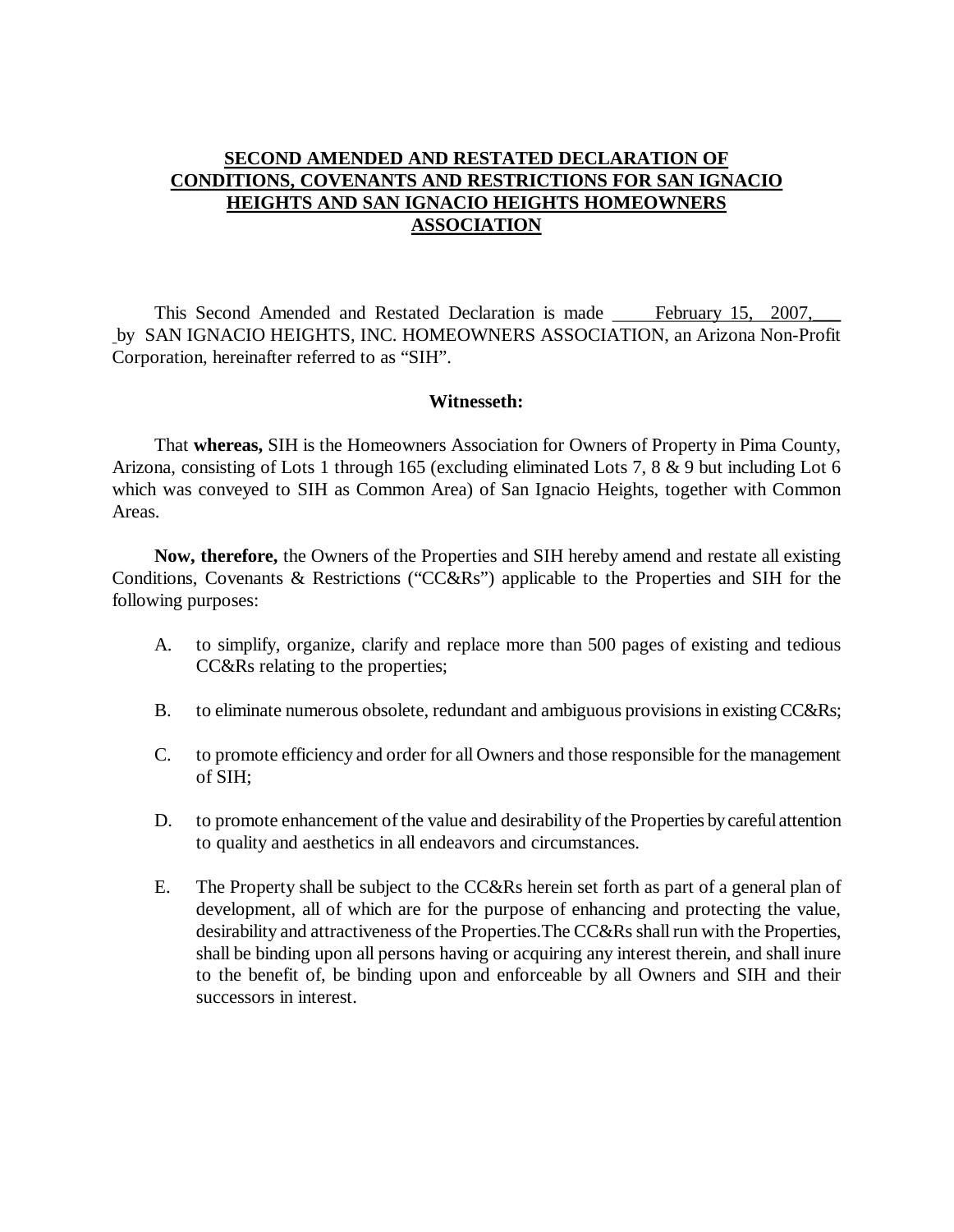## **ARTICLE I DEFINITIONS**

- A. **"APSIC"** means the Architectural, Plantings, and Site Improvement Committee appointed by the Board of Directors to carry out numerous functions provided in this Declaration.
- B. **"Common Area"** means all real property and personal property owned by SIH forthe common use and enjoyment of the Owners.
- C. "**Days"** means calendar days.
- D. **"GVR"** means Green Valley Recreation, Inc., a non-profit corporation, and its successors.
- E. **"Owner"** means the record owner or owners of fee simple title to any lot.
- F. **"Properties"** means the real property described above, and such additions as are brought within the jurisdiction of SIH.
- G. **"SIH"** means San Ignacio Heights Homeowners Association and its successors.

# **ARTICLE II GENERAL PROVISIONS**

#### A. **Grandfather Clause:**

These Amended and Restated CC&Rs are not intended to create a hardship on Owners in full compliance with the CC&Rs existing on 2-15-07. In the rare instances where these CC&Rs create a violation where none existed on 2-15-07, the Owners may apply to APSIC for a personal and limited Certificate of Waiver within 3 months after adoption of these CC&Rs.

#### 1. **Application:**

The application for a Certificate of Waiver shall be signed by all applicant Owners and contain the following information:

- a. A description of the condition or conduct which may be in violation of these CC&Rs;
- b. Clear and convincing evidence that the condition or conduct existed prior to 2-15- 07;
- c. Clear and convincing evidence that the condition or conduct was permitted and lawful under the CC&Rs in existence on 2-15-07; and
- d. Clear and convincing evidence that enforcement of the current CC&Rs will create an unreasonable hardship on the Owner.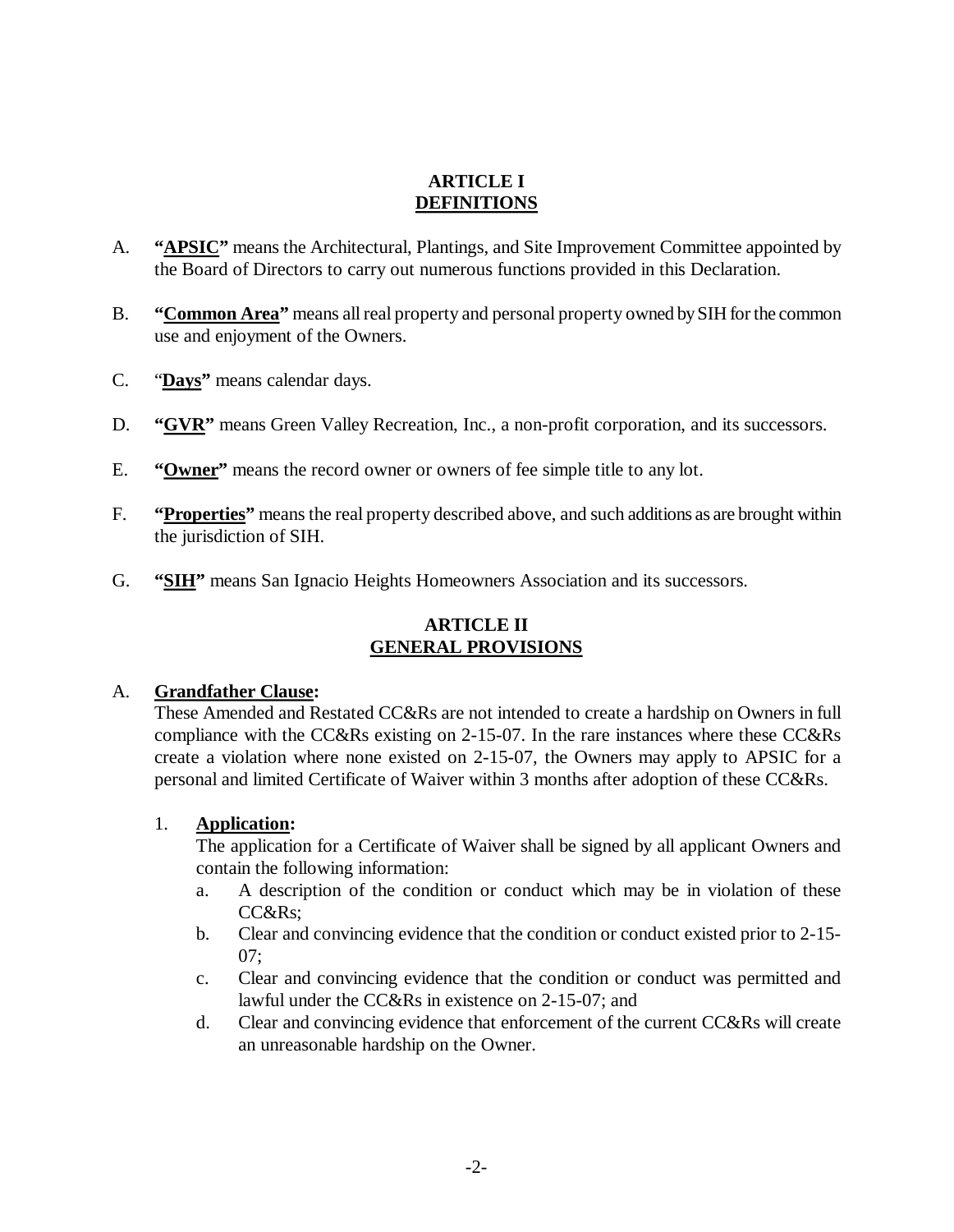# 2. **Certification of Waiver:**

If it is determined that all of the conditions specified in Article II, A, 1, a, b, c, and d have been met, APSIC shall issue a Certificate of Waiver which shall be personal to the applicant, specify all of the facts described in Article II, A,1, and specify the time or event which shall terminate the Waiver. All Waivers shall expire no later than upon sale of the Applicant's lot. Copies of all Certificate of Waiver shall be filed with the Board and permanently preserved. The foregoing notwithstanding, waivers covering permanent buildings or structures shall not expire on the sale of the lot.

## 3. **Appeal of Waiver Decision:**

The applicant or any Owner may appeal the decision of APSIC as provided in Article VI, E.

# B. **Legal Conflicts:**

If any provision or portion of these CC&Rs is found to be a violation of the Laws of Arizona or the United States, those laws shall take precedence and replace invalid provisions of theCC&Rs and become a part hereof as though originally enacted and all other provisions of the CC&Rs shall remain in full force and effect.

## C. **Amendment:**

The provisions of the Declaration may be amended by owners of two-thirds of the Lots, certified by the President and Secretary of SIH, and recorded in Pima County.

## D. **Annexation:**

Additional residential property and Common Area may be annexed to the Properties with the consent of owners of two-thirds of the Lots.

## E. **Taxes:**

SIH shall pay all taxes assessed against property owned by SIH.

## F. **Lot Resale:**

If an Owner desires to sell a Lot, SIH or its managing agent must be notified in writing prior to conveyance. Within 7 days of notice, SIH shall furnish to the purchaser copies of: 1) By-laws; 2) Articles of Incorporation; 3) this amended and restated Declaration; 4) rules of SIH; and 5) a dated statement containing all of the requirements of Arizona Revised Statutes Section 33- 1806.

## G. **Owner Address Responsibilities**:

Owners must give the Board written notice of address change. Only one mail address may be used. Owners must promptly reply to Title 33 of Arizona Revised Statutes inquiries by the Board, or its managing agent.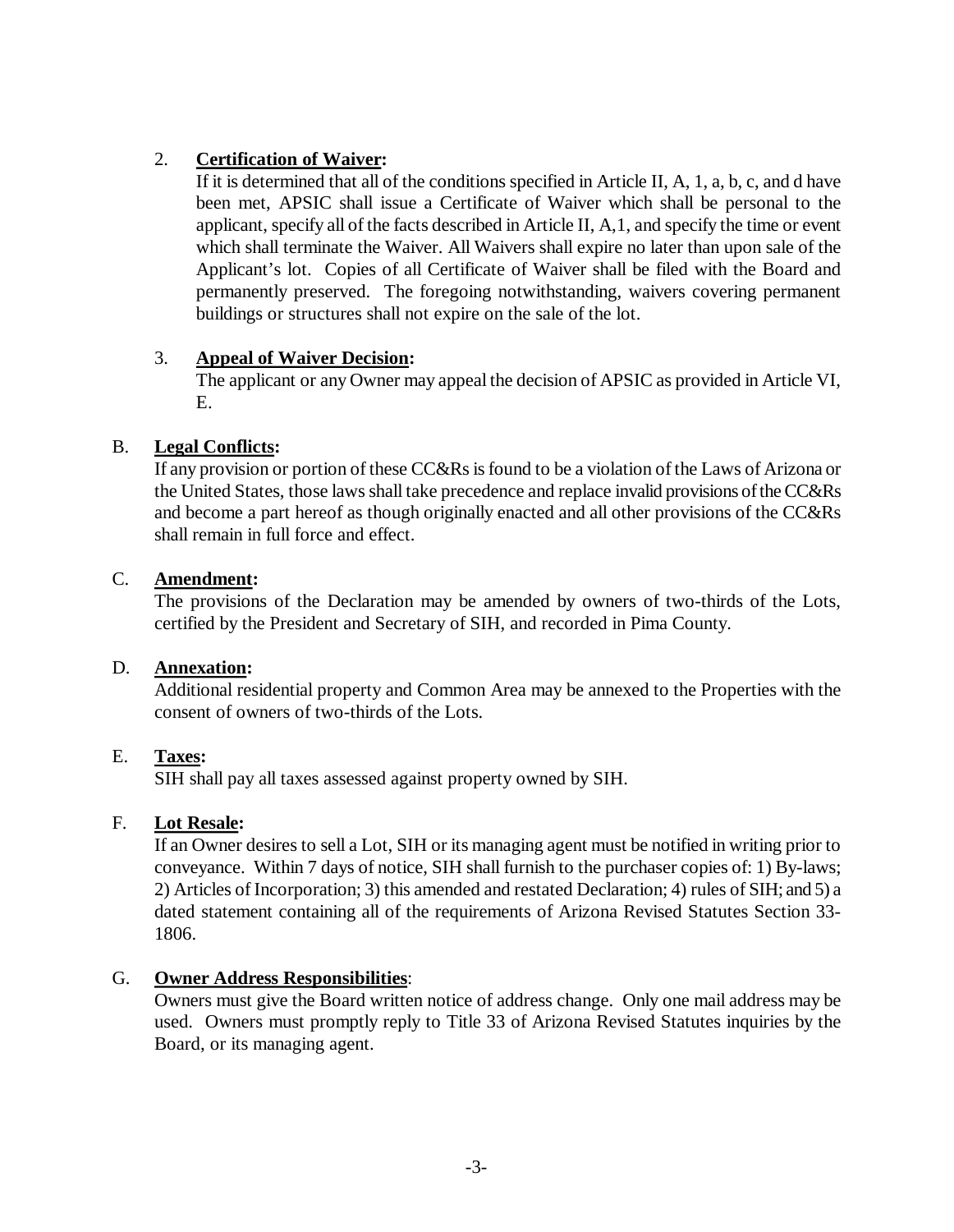#### **ARTICLE III OWNER'S USE AND VOTING RIGHTS**

### A. **Right to Enjoy Common Area:**

An Owner's right to enjoy the Common Area shall pass with title to the Lot. A majority of Owners may dedicate all or part of the Common Area to a public agency or utility. An Owner may delegate the right to enjoy the Common Area to family members, tenants or purchasers currently residing on the Owner's Lot. The Common Areas consist of approximately 20 acres of desert gardens, the Ramada (including personal property), and all streets in the Properties.

### B. **Membership:**

Each Owner of a Lot is a Member of SIH. Membership is appurtenant to and may not be separated from ownership of a Lot.

### C. **Voting:**

Members are entitled to 1 vote for each Lot owned. If more than one person holds an ownership interest in a Lot, all such persons are Members, but only 1 vote may be cast with respect to any Lot.

### **ARTICLE IV GENERAL RESTRICTIONS & PROHIBITIONS**

#### A. **Animals:**

Two dogs and 2 cats may be kept, provided they are not bred or maintained for any commercial purpose, and do not create a nuisance for any other Owner. Animal owners are reminded that local laws require animals be secured by leash and that owners promptly collect all waste.

#### B. **Signs:**

Advertising signs, For Sale signs and unsightly objects are strictly prohibited. Exceptions include: Security signs, Open House signs which must be removed at sundown, Garage/Patio sale signs which are in place no more than 48 hours, and political signs in accordance with Pima County ordinances.

#### C. **Home Business:**

Home businesses may be conducted provided they are not dangerous, do not cause significant increase in traffic or parking, do not constitute a nuisance, and are not noxious or offensive by emissions of dust, odor, gas, smoke, fumes, or noise and further provided that such business is carried on within the exterior walls of the residence or garage. Business signs or separate business structures are not permitted.

#### D. **Storage:**

Motorized or non-motorized vehicles, aircraft, motorcycles, trailers or boats shall not be stored on a Lot unless located entirely within the enclosed garage of the Owners.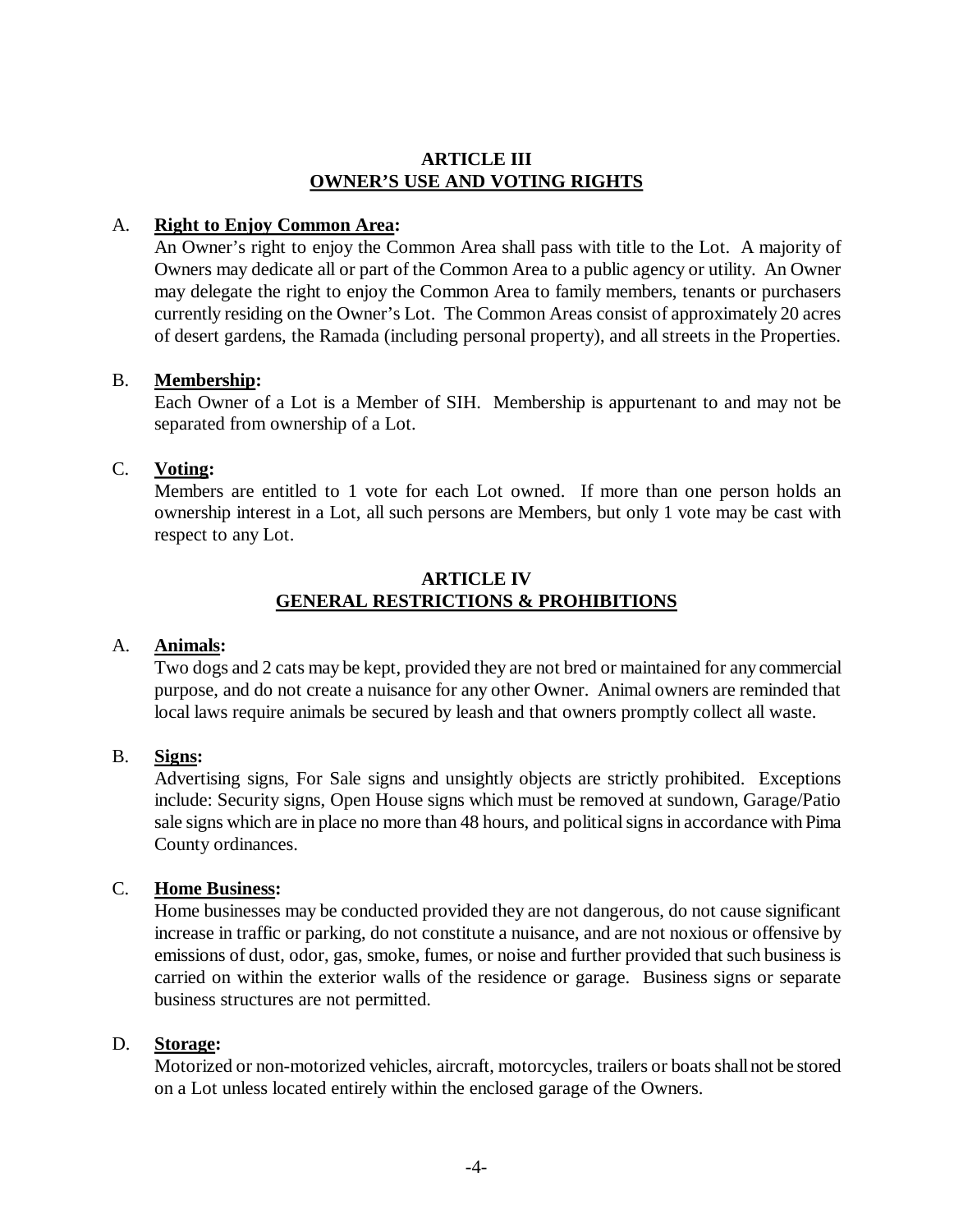## E. **Off-Road Vehicles:**

Motorized vehicles may not be used on the Common Area or in washes within or adjacent to the Properties.

### F. **Parking:**

All houses in the Properties are designed to accommodate 2 adults and 2 vehicles (sometimes a golf cart). Many Lots have very short driveways. Throughout the Properties parking space is precious and very limited.

## 1. **Owners:**

All Owners' vehicles, except trailers and/or motor homes, shall be parked in garages or, if necessary, in driveways, provided there is no sidewalk encroachment. Habitual frequent or repetitious parking is not permitted in driveways, on the street, in drainage ways or in guests' off street parking spaces.

### 2. **Guests and Invitees:**

Guests and invitees shall park vehicles, except trailers or motor homes, on nearby offstreet parking spaces where possible. If necessary, guests and invitees may park in the host Owner's driveway or on the street adjacent to the host Owner's Lot.

### 3. **Trailers and Motor Homes:**

- a. Recreation vehicles: Lot owners may park their RV's in the neighborhood for up to three days (72 hours) in any seven day period and not more than 6 days (144 hours) in any thirty day period.
- b. RV's shall not be used as living quarters at any time while parked in the neighborhood.
- c. Guest's RVs shall not be parked anywhere in the properties for more than six hours.

## 4. **Vehicle Repairs:**

Vehicle repairs must occur entirely within the Owner's garage. Repairing a vehicle on any common area, driveway, street, or guest parking space is strictly prohibited.

#### G. **Renting & Leasing:**

A Lot and improvements may be rented or leased. Owners are required to furnish copies of this Declaration to renters and lessees. All occupants of an Owner's Lot must abide by this Declaration and any failure to do so is the responsibility and obligation of the Owner.

#### H. **Use of Lots:**

## 1. **Rubbish:**

Lots shall not be used for storage of rubbish or anything unclean or untidy, including excessive vegetation growth.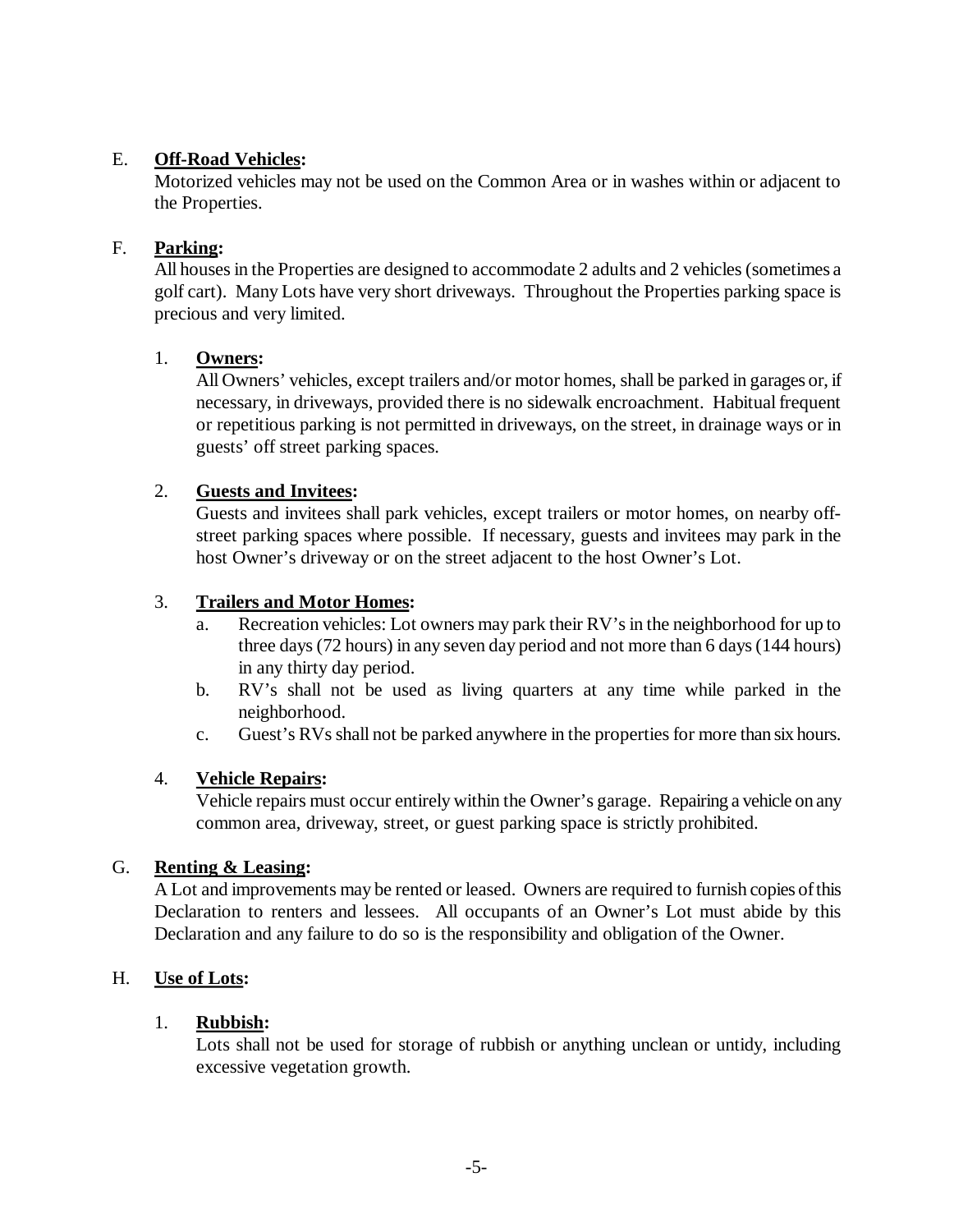## 2. **Noxious or Offensive Activity:**

Noxious or offensive activity is not permitted anywhere on the Properties.

# 3. **Trash Equipment:**

Equipment for the storage or disposal of garbage or other waste shall be kept in a clean and sanitary condition. All garbage or trash containers, except when set out for collection, shall be kept in a garage, out of view from any Lot or street.

# 4. **Clotheslines:**

Clotheslines shall be concealed from view of neighboring Lots.

# 5. **Flagpoles:**

All flagpoles must be capable of removal by inserting and removing the pole from its socket, bracket or fitting. Flagpoles greater than 8 feet in length, but less than 20 feet in length must have the flag firmly affixed directly to the pole, or the hoisting mechanism must be contained within the flagpole. Flagpoles greater than 20 feet in length are not permitted unless approved by APSIC and neighboring Owners within view.

# 6. **Sports Facilities:**

Basketball backboards, golf backstops, and other sports facilities are prohibited.

# I. **Outdoor Lighting:**

# 1. **House Number Light:**

A 40-60 watt incandescent or equivalent light to illuminate the house number shall be installed on each Lot, maintained to burn continuously at night and operate by photoelectric switch.

# 2. **Other Lights:**

All outside lighting shall be down-shielded only with no horizontal diffusion (i.e. no carriage style light). Up lighting allowed only under cover of a porch. Garden lighting is limited to low-voltage systems, 30 inches or less in height, with shielding from above. Seasonal or holiday lighting is permitted so long as the operation thereof does not interfere with the enjoyment of neighboring Lots.

## J. **Drainage Ways:**

All drainage ways located on a Lot must be maintained to permit passage of natural runoff water.

## K. **Plat Restrictions:**

All General and Restrictive Notes on recorded Plats remain in effect.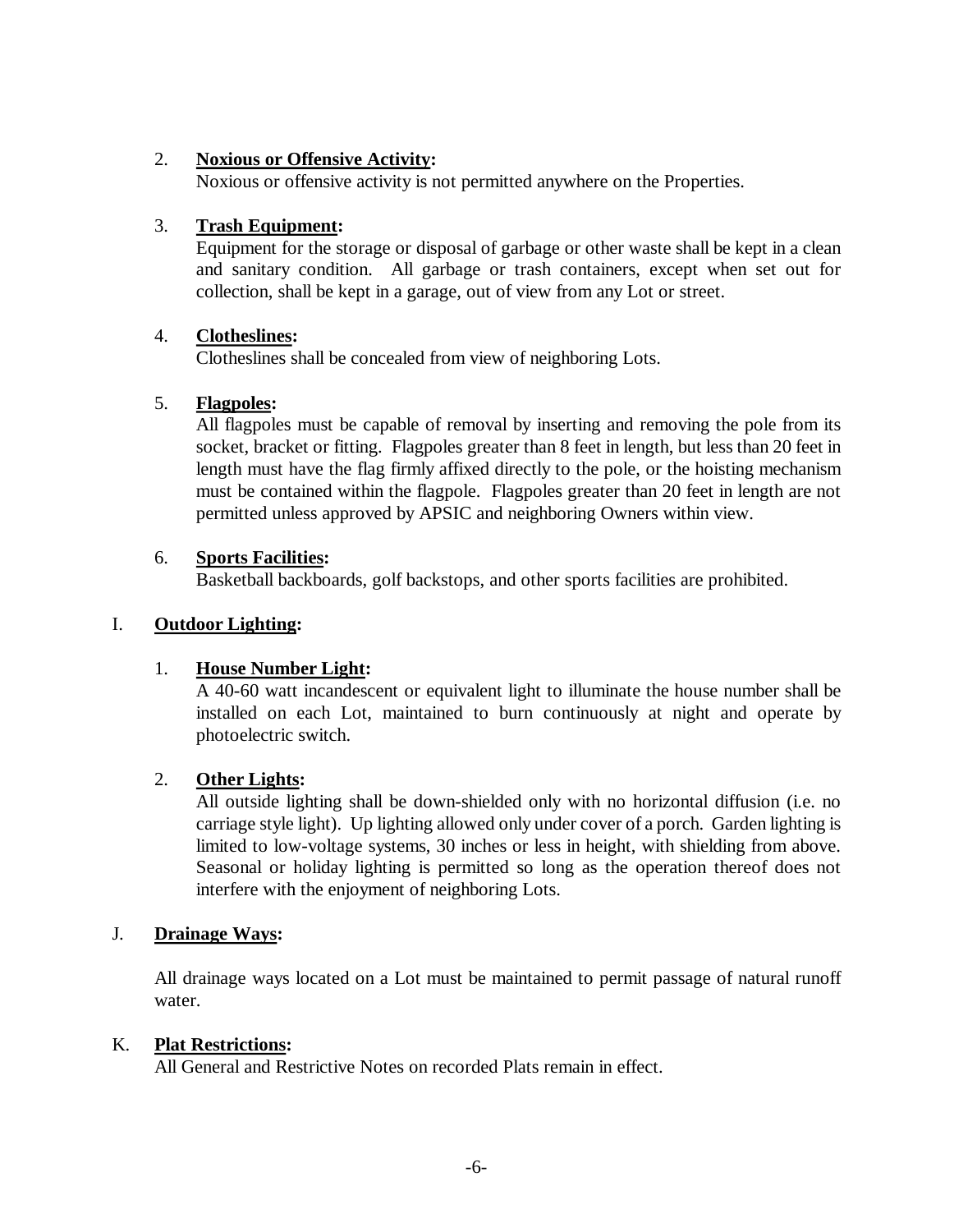### L. **Other Restrictions & Prohibitions:**

Additional restrictions and prohibitions are enumerated in Article VI relating to Architecture, Plantings, and Site Improvements.

## **ARTICLE V MAINTENANCE**

#### A. **Common Area:**

SIH shall have full power of management and control over the Common Area and shall have the duty to maintain and manage all Common Area property.

### B. **Owners' Lots:**

Each Lot shall be maintained by the Owner in a neat and clean manner, to prevent damage to adjoining Lots or a Common Area, and prevent erosion and soil deposits on adjoining Lots or a Common Area.

Owners shall properly maintain, repair and paint the exterior of the home, walls and fences. If the Owner fails to properly maintain, repair and paint after 60 days notice, SIH may enter the Lot and remedy the deficiency. If the Owner fails to reimburse SIH for the expense, SIH shall add the expense to the annual assessment against the offending Lot and collect the assessment as provided in Article VIII.

## C. **Damage or Destruction:**

If a structure is damaged or destroyed, the Owner must expeditiously repair or rebuild the structure. If the Owner fails to repair or rebuild, the Owner must remove the remaining portion of the damaged structure, and maintain the Lot in a clean and orderly condition.

## **ARTICLE VI ARCHITECTURE, PLANTINGS & SITE IMPROVEMENTS**

## A. **General:**

1. **Uses:**

All buildings located on Lots 1 through 165 shall be used for residential purposes only except as set forth in Article IV, C. Non-residential use is permitted only by SIH at the Ramada on Mariquita Street. Multiple-family and commercial rentals are not allowed.

## 2. **Codes & Materials:**

Residential buildings shall be of new construction and built in accordance with applicable building codes.

## 3. **Prohibited Uses:**

No vehicle, trailer, mobile home, manufactured housing unit, camper, motor home, recreational vehicle, tent, shack, segregated carport of garage, or structure of temporary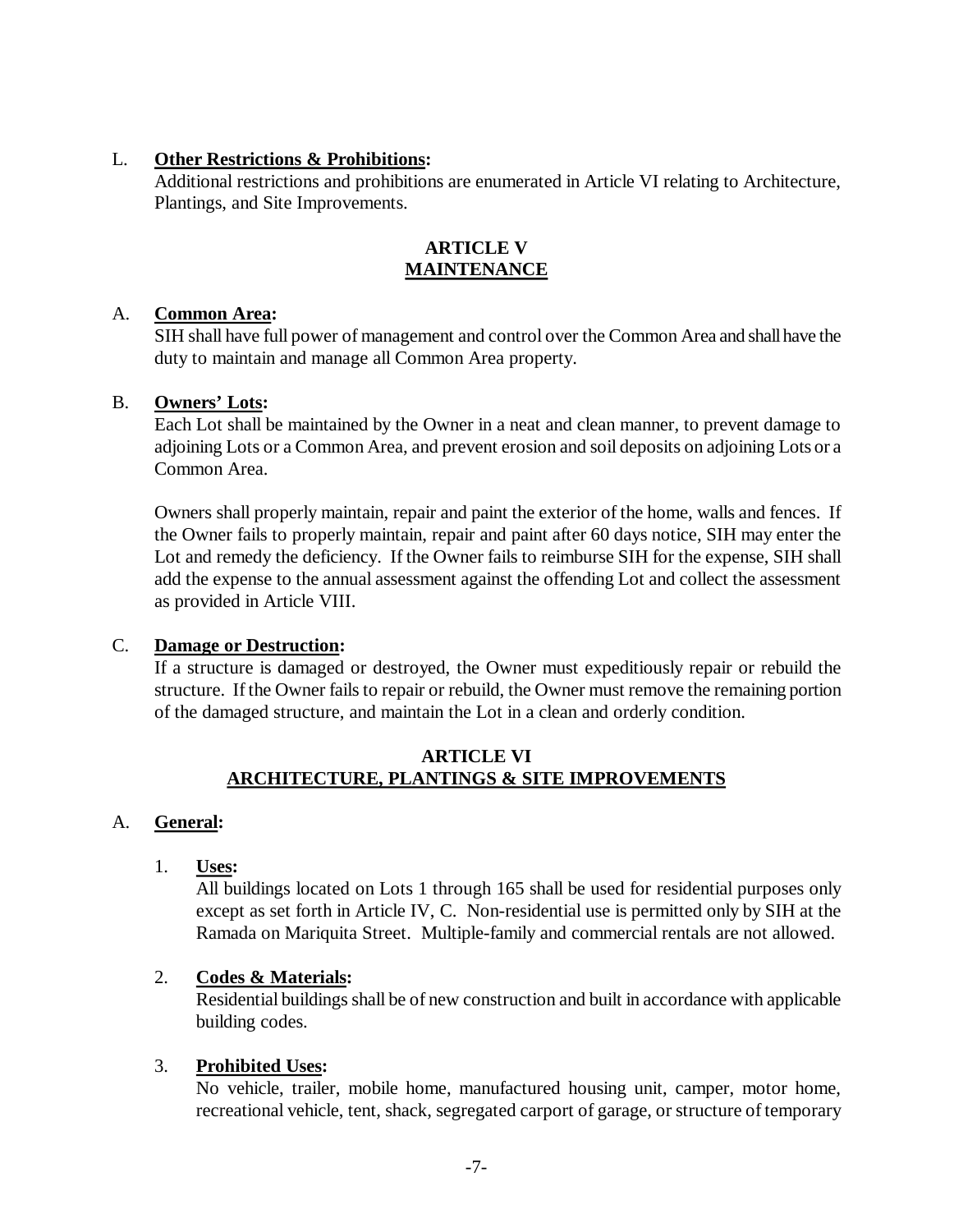character shall be placed on residential lots, streets or common areas, except that trailers and motor homes may be parked temporarily as provided in Article IV, F.

## B. **Architectural Requirements:**

## 1. **Exterior Design:**

New or rebuilt buildings and ancillary structures are governed by APSIC and shall be harmonious and compatible with the external design of the neighborhood.

# 2. **Height and Setback Restrictions:**

- a. The maximum height shall be no greater than 20 feet, as measured from the first floor entrance elevation to the uppermost ridgeline.
- b. The minimum front-yard set back shall be 18 feet, as measured from the garage door to the inside edge of the pedestrian easement, or if none, to the street right of way.
- c. The minimum side-yard distance between buildings shall be 10 feet.
- d. Residences constructed prior to the date of these amended and restated CC&Rs are exempt from these requirements.

## 3. **Area Restrictions:**

All residences shall be one story with minimum living areas (excluding garages and roofcovered entrances and patios) as follows:

- a. Rebuilt homes shall be a square footage area of not less than the home originally built on the lot; and
- b. New homes shall have a living area of not less than 1,500 square feet.

# 4. **Garages:**

All garages in the Properties are designed to accommodate 2 full size 4 wheel motor vehicles. Garages may not be modified in a manner which will prevent parking 2 full size 4 wheel motor vehicles therein. Except when necessary, garage doors shall be kept closed.

## 5. **Exterior Colors:**

Stucco, trim, window feature and roof coating colors shall be in accord with the latest version of San Ignacio Heights Home Owners - Approved Exterior Colors. This document is on file in the SIH Ramada and at the office of the SIH Management Group.

a. APSIC approval is not required if an Owner uses colors listed in Approved Exterior Colors - See Appendix A.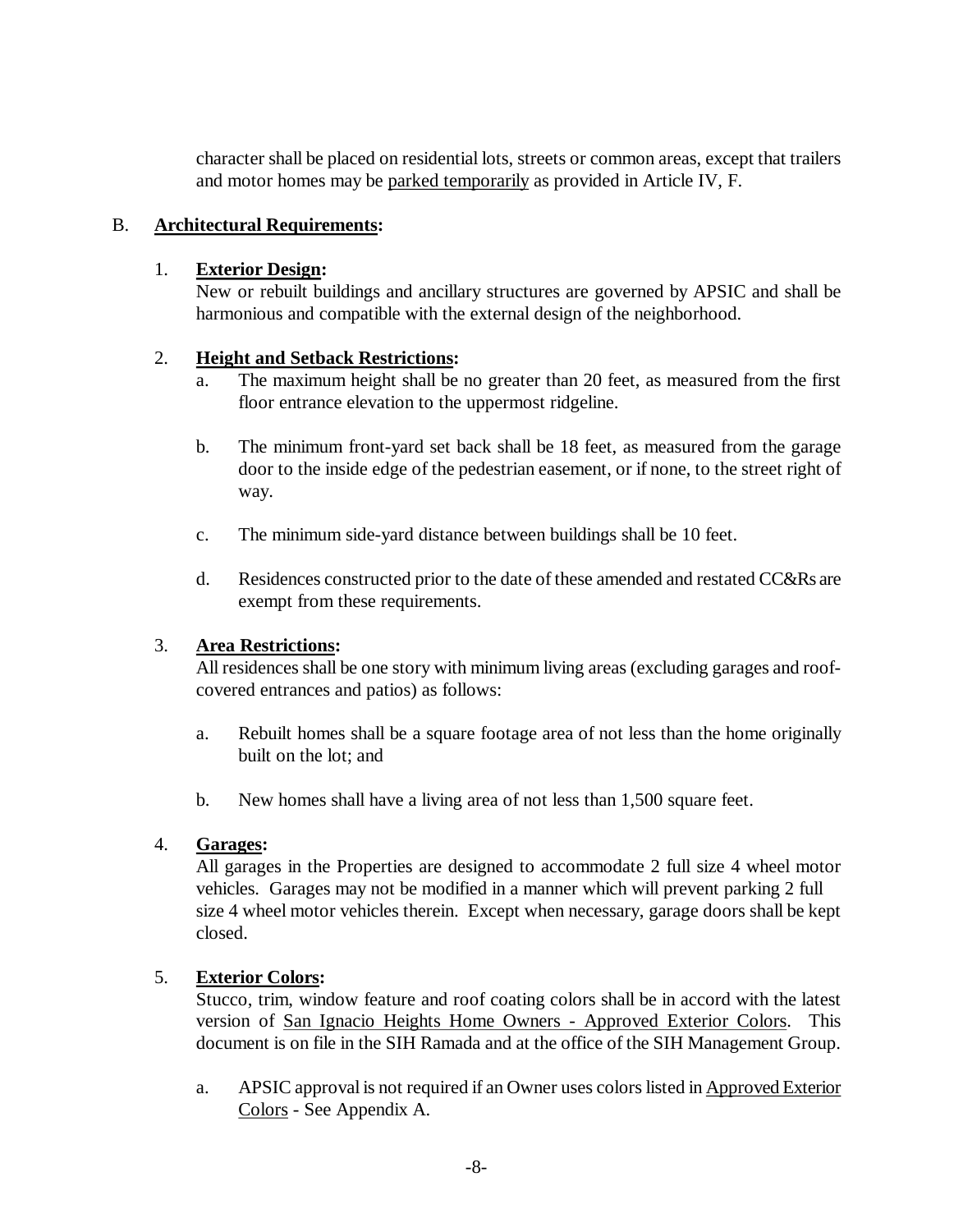- b. SIH encourages the use of other colors, however APSIC approval is required. If approved by APSIC, new colors shall be added to Approved Exterior Colors.
- c. APSIC color approval is required for any pre-finished manufactured product, such as security doors. If approved by APSIC, the color shall be added to Approved Exterior Colors.
- d. The inside of roof parapet walls shall be painted with an elastomeric coating, with no reflective quality, in Approved Exterior Colors.

# 6. **Permit Applications:**

Permit applications shall be accompanied by plans and specifications sufficiently explicit to enable APSIC to determine exactly what is requested and to document what is approved or denied.

# C. **Planting & Site Improvement Requirements:**

# 1. **Reference Documents:**

Owner compliance and APSIC approval or rejection decisions regarding plant material shall be based upon the latest editions of the following reference documents. These references are on file in the SIH Ramada and with the SIH Management Group.

- a. Reference A: A series of pamphlets published by the Arizona Native Plant Society titled: "Desert Trees", "Desert Shrubs", "Desert Ground Covers and Vines", "Desert Grasses", "Desert Wildflowers", "Desert Bird Gardening" and "Desert Butterfly Gardening".
- b. Reference B: "Landscape Plants for the Arizona Desert Guide to Growing More Than 200 Low-Water-Use Plants" published by the Arizona Municipal Water Users Association (AMWUA).
- c. Reference C: "Plants for Dry Climates How to Select, Grow and Enjoy" by Mary Rose Duffield and Warren D. Jones.
- d. Reference D: "The listed plants are prohibited in San Ignacio Heights without APSIC prior approval" - See Appendix B.

# 2. **Application Requirements:**

a. Permit applications shall be accompanied with plans and a list of plant materials sufficiently explicit to enable APSIC to determine exactly what is requested and to document what is approved or denied.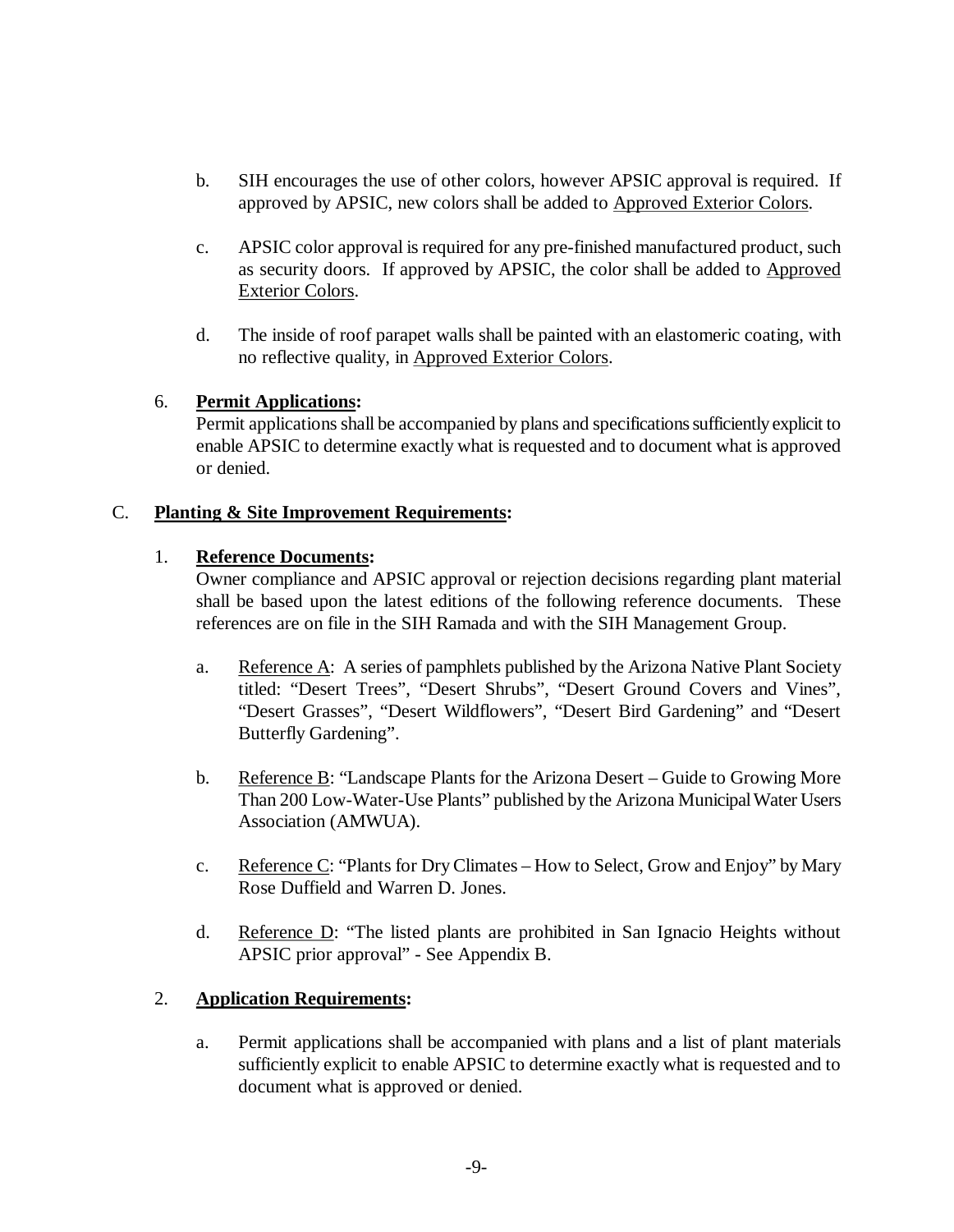b. If the mature height of proposed plant material exceeds 5 feet, it shall be described by Botanical and Common name and by variety or trade mark name.

## 3. **Common Area Modifications:**

The Common Areas are gardens for desert plants and at least 60 species of wild flowers and are a major asset of the Properties which should be improved and enhanced at every opportunity. APSIC approval is required to remedy the situation.

## 4. **Visibility Affecting Traffic:**

Plantings likely to cause traffic hazards are prohibited. APSIC approval is required to remedy the situation.

## 5. **Modification of Residences & Walls:**

Unless waived by APSIC, the same materials used in the construction of the principal residence shall be used in construction of patio walls and other modifications to residences.

### 6. **Height of Fences, Walls & Hedges:**

Fences, walls and hedges of new construction shall not exceed 6 feet in height without the approval of APSIC and ground level shall be used to determine height.

### 7. **Screening of Mechanical Equipment:**

- a. Equipment includes, but is not limited to, such devices as air conditioning compressor-condenser units, evaporative coolers, pool and heating equipment.
- b. Equipment shall be concealed from view from an adjoining street or lot. Roof parapets shall afford a cut-off sight line of rooftop equipment as viewed above a 5 foot elevation of the viewing location.
- c. Rooftop equipment visible to Owners of Lots, whose sight line (5 feet above viewing location) is above the eave or roof parapet of a Lot at a lower elevation, does not need to be screened unless affected by the requirements of the preceding sub-section.

## 8. **Aerials and Antennas:**

Aerials, antennas or other devices for transmission or reception of television, radio or other communications are allowed within patio areas or otherwise if not visible by neighbors and the community but are prohibited (consistent with the rules and regulations of the FCC):

- a. When visible above eave lines or parapets; and
- b. On wall locations below eave line or above patio walls.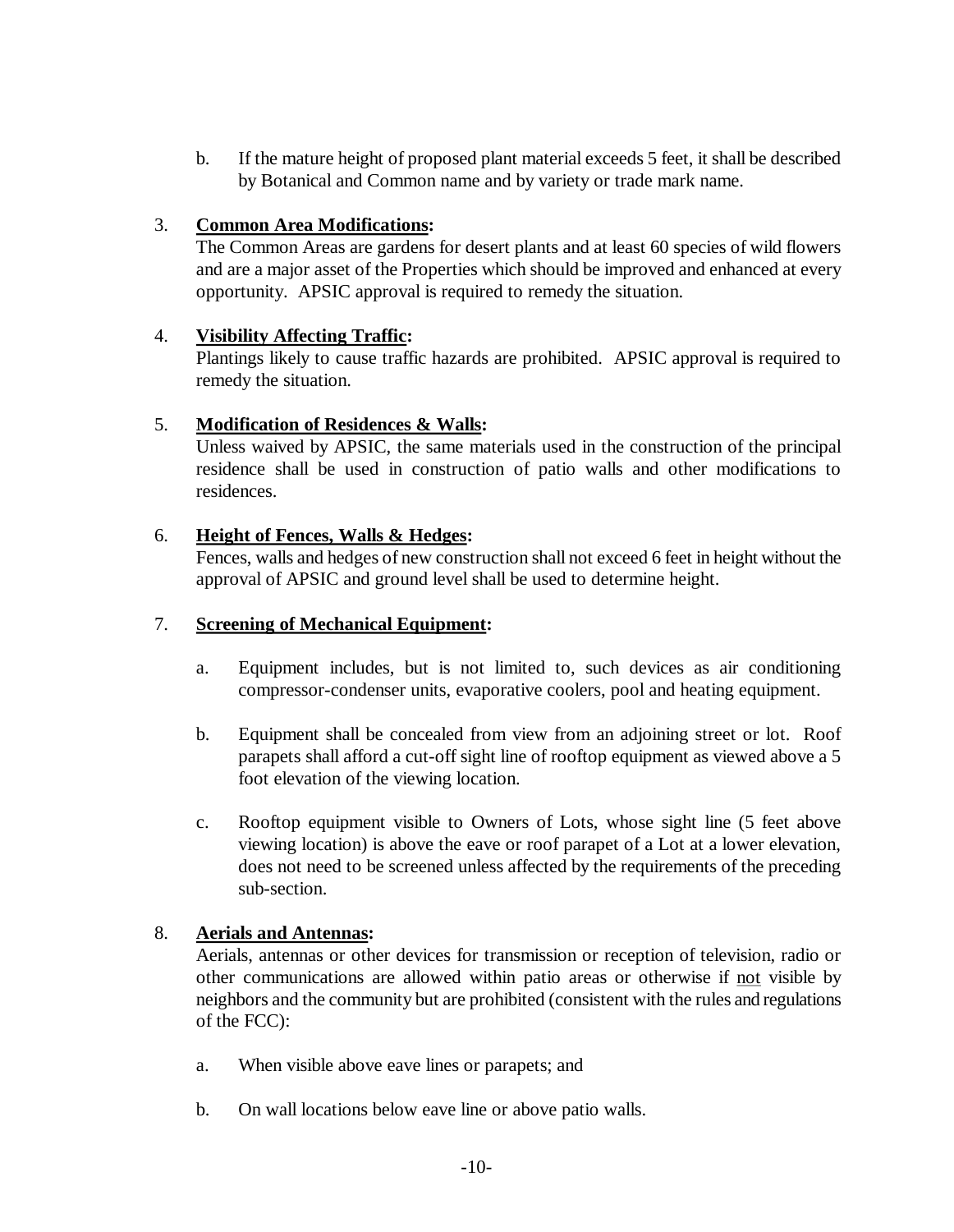## D. **View Obstructions:**

### 1. **View Lots:**

The developer's engineers designed View Lots by creating tiered levels and special orientations to permit the enjoyment of uninterrupted views of the Santa Rita Mountains. Lots 1, 2, 16 through 20; 46 through 115; 122 through 125; and 132 through 135 are View Lots. The Owners paid a premium for these lots. An unobstructed view of the Santa Rita Mountains shall be maintained for Owners of View Lots.

## 2. **View Protection:**

a. View Area:

The view area is the vista above a Baseline, hereinafter defined, when observed from an elevation 5 feet above a View Lot Owner's patio.

### b. Baseline:

An elevation of 1,250 meters above sea level recognized as the foot of the mountains and delineated on United States Geological Survey maps on file in the SIH Ramada and with the SIH Management Group.

### 3. **Remedies:**

If plant material creates a view obstruction of the Santa Rita Mountains for Owners of View Lots, the Owner of the offending plant shall remove or modify the offending plant; if the offending plant is on Common Area, SIH shall remove or modify the offending plant.

- a. Removal of a tree or shrub means cutting down to ground level and treating the stump with appropriate herbicide to prevent sprouting.
- b. Modification means reducing the height of a tree or shrub by cutting all branches at a specified height to prevent view obstruction.

## 4. **Other Lots:**

If an Owner perceives any form of view obstruction of the Catalina, Rincon or Tumacacori Mountains, San Cayetano Peak or views of the San Ignacio Golf Course caused by plant material on Common Areas, upon approval of APSIC, SIH shall remove or modify the offending plant.

## E. **Enforcement, Approval, Cost Recovery and Appeal:**

## 1. **Enforcement:**

The Board of Directors of SIH shall enforce Architecture, Plantings & Site Improvement requirements.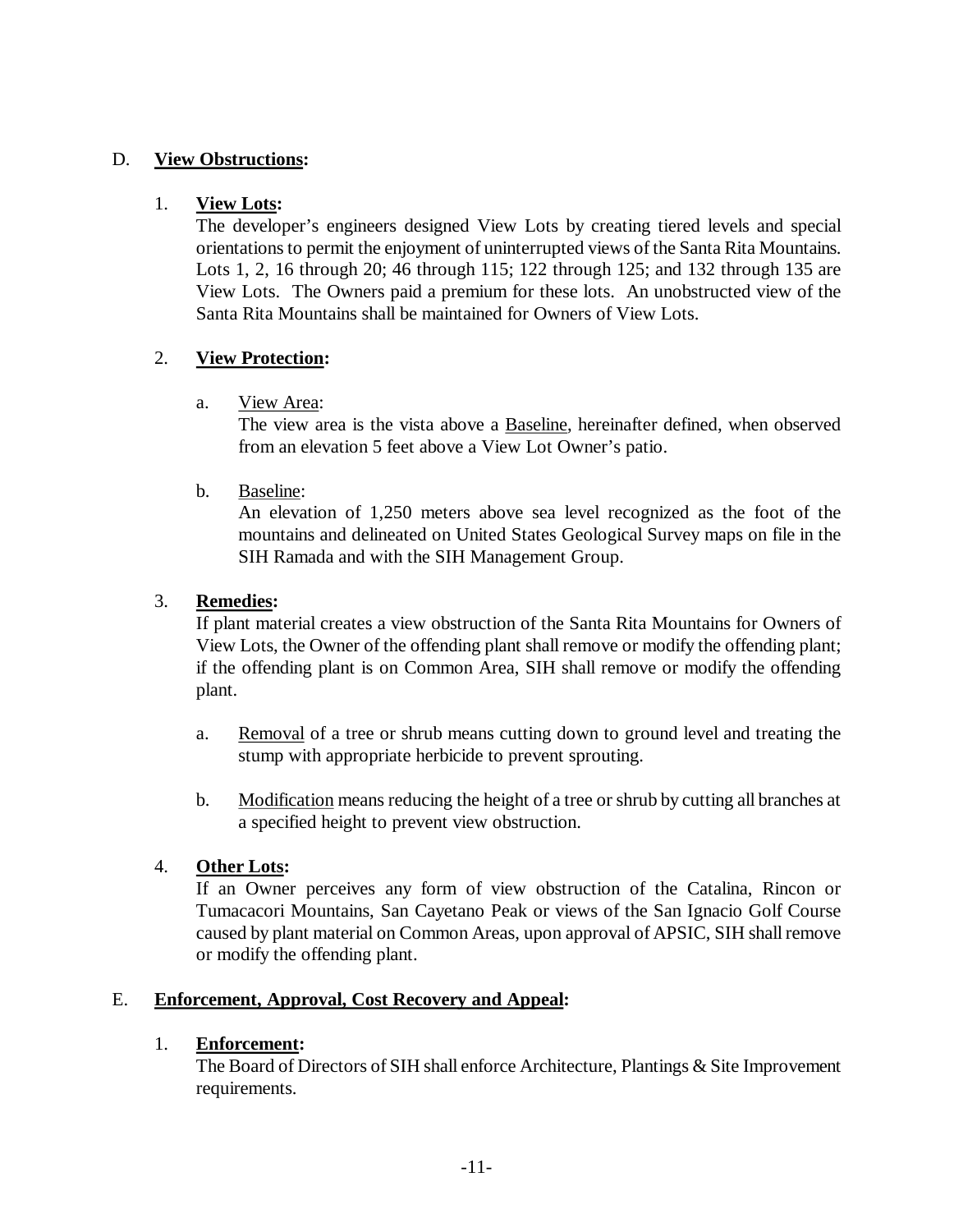# 2. **Approval:**

No building or site improvements shall be constructed or removed without the approval of APSIC.

- a. Architecture, Plantings and Site Improvement Committee Membership: APSIC shall consist of 3 members appointed by the Board of Directors. If one or more members of APSIC have a conflict of interest, the matter shall be returned to the Board for action.
- b. Delayed Approvals and Recourse of Applicant: If APSIC fails to act upon applications within 30 days after plans and specifications are submitted to it, the applicant may file a written petition to the Board requesting an expedited decision, which must be acted upon within 7 days after receipt of the petition. Unless waived by the applicant, failure by the Board to meet the specified deadline will permit the applicant to proceed as if approved.
- c. Applicant's Cost: The services of APSIC in reviewing applicationsis without charge unless professional services are necessary to assist APSIC. In such case, the cost shall be pre-determined and the applicant shall be notified in writing of the obligation to pay these charges and the period of review is extended to 45 days.

## 3. **Appeal Process:**

An applicant denied by APSIC may appeal to the Board of Directors as follows:

- a. The appeal must be in writing, specify the reasons for the appeal and the relief requested;
- b. The Board of Directors shall schedule the appeal for a hearing within 20 days and give the appellant and other interested parties of record at least 3 days notice of the hearing; and
- c. The Board shall issue its written decision within 7 days after the hearing is completed.

## **ARTICLE VII COVENANT FOR ASSESSMENTS**

## A. **Lien and Personal Obligation:**

The owner of each Lot shall pay SIH: 1) annual assessments, and 2) special assessments for capital improvements.

The annual and special assessments, together with any interest, costs, and attorneys' fees, are personal legal obligations of the Owner and are a continuing lien from the due date upon the Lot against which the assessment is made.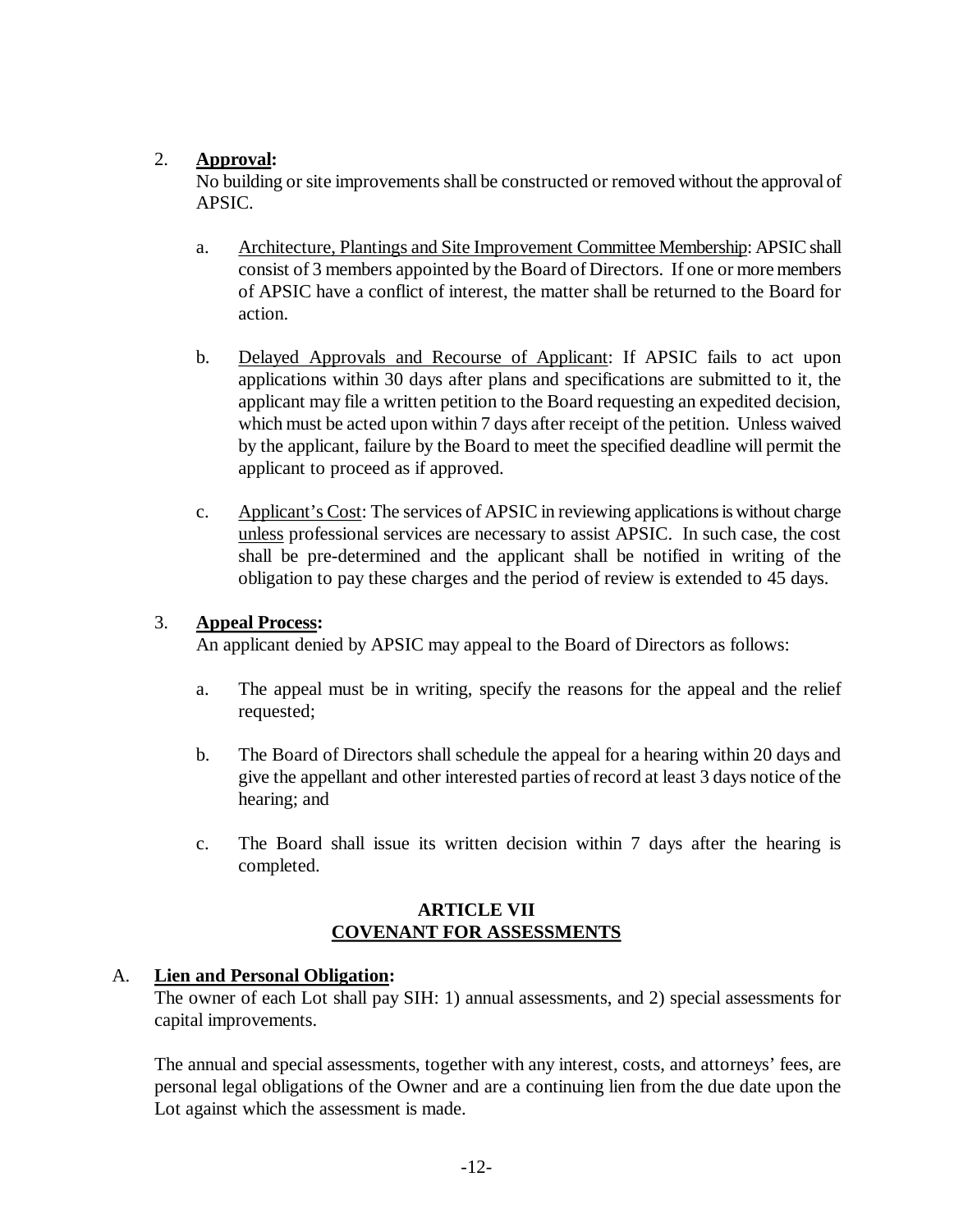### B. **Purpose:**

The assessments levied by SIH shall be used exclusively to promote the recreation, health, safety, and enjoyment of residents of the Properties; for maintenance and improvement of the Common Areas; and the enforcement of the architectural and use restrictions provided in this Declaration.

### C. **Rate and Due Dates:**

Assessments must be fixed at an identical rate for all Lots and shall be collected on an annual basis. Assessments are due and payable January 2 of each year. Assessments not paid by February 1 are subject to remedies specified in paragraph G of this Article.

#### D. **Notification:**

The Directors of SIH shall fix the amount of the annual assessment. SIH shall give written notice of the annual assessment to Owners on or before December  $2<sup>nd</sup>$  of the preceding year.

### E. **The Amount of the Annual Assessment:**

For the year beginning January 1, 2007, the annual assessment is \$432.00.

- 1. The Board may increase the annual assessment each year by not more than 20% above the assessment for the previous year.
- 2. The annual assessment may be increased above 20% with approval of owners of the majority of the Lots.

## F. **Special Assessments for Capital Improvements:**

SIH may levy, in any assessment year, a special assessment for the purpose of defraying the cost of construction, repair or replacement of capital improvements on Common Areas, including fixtures and personal property, if the assessment has approval of a majority of the Owners.

### G. **Remedies for Non-payment:**

An annual assessment not paid when due and a special assessment not paid within 60 days of the date it was due shall bear interest from the due date at the rate of 1 1/2% per month until paid. In addition, if any assessment is not paid when due, SIH shall charge the Owner for attorneys' fees, collection fees, court costs, and related expenses. SIH may bring an action at law against the Owner and/or foreclose the lien encumbering the Lot.

## H. **Subordination to First Mortgage:**

The lien of assessments provided herein is subordinate to the lien of a first mortgage. Foreclosure and sale or transfer of any lot pursuant to the foreclosure of any such first mortgage or other equivalent security instrument shall extinguish the lien of assessments which became due prior to any such sale or transfer or foreclosure of said lien. In the event of foreclosure of a first mortgage or the taking of a deed in lieu thereof, such first mortgagee shall not be liable for unpaid assessments or other charges which accrued prior to the acquisition of title to the lot by the first mortgagee. However, at such time as a first mortgagee becomes a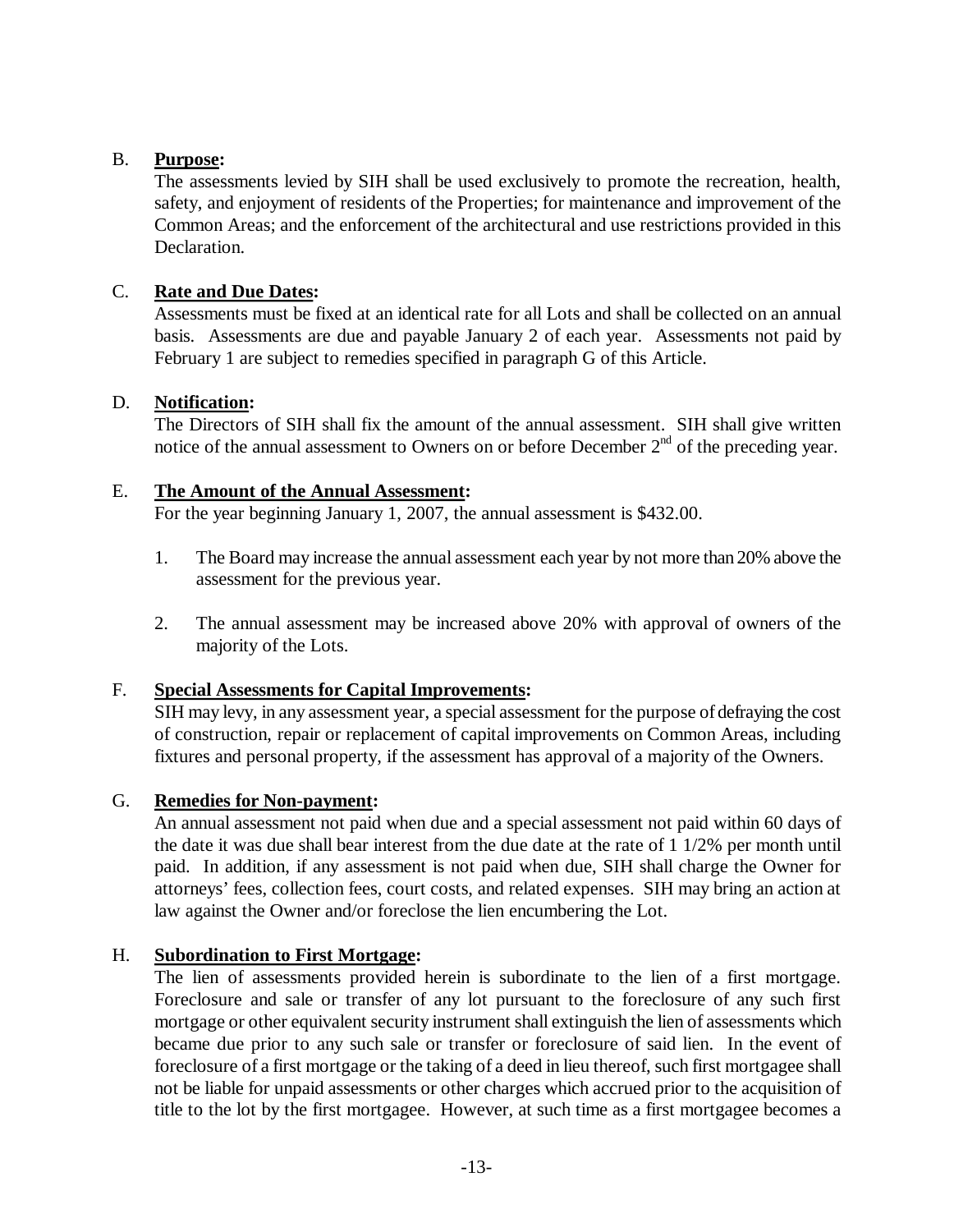record owner of a lot, said first mortgagee shall be subject to this Declaration including the obligation to pay all assessments and charges accruing thereafter in the same manner as any owner.

# **ARTICLE VIII INSURANCE**

### A. **Indemnification of Agents:**

SIH hereby indemnifies Directors, Officers, Committee Members and other Owners acting under authority of the Directors from any and all liability arising out of or relating to functions as Directors, Officers, or agents of SIH.

### B. **Liability Hazards:**

SIH shall purchase liability insurance against such hazards and casualties as SIH deems desirable.

### C. **Property Hazards:**

SIH may insure property against such hazards as it deems prudent.

## **ARTICLE IX AGE RESTRICTION**

#### A. **Age Fifty-Five Requirements:**

At least one resident of each Lot shall be 55 years of age or older. No person under 18 years of age may reside on any Lot for more than three months.

#### B. **Age Forty-Five Exception:**

If a surviving spouse or co-habitant over age 45 inherits a Lot from an age 55 or older Owner and 80% of the remaining Lots are occupied by at least one resident over age 55, the inheriting spouse or co-habitant may continue to occupy the Lot.

## C. **Duty on Resale:**

On resale it is the duty of the Owner to ascertain that at least one of the purchasing occupantsis age 55 or over and this fact shall be confirmed by SIH. SIH and all Owners shall comply in good faith with section 10.304 of the regulations dealing with "55 or Over House Exemption" under title 24 of the Fair Housing Act.

## **ARTICLE X GREEN VALLEY RECREATION, INC.**

## A. **Membership Requirement:**

Each Owner, successor and assignee shall become and remain a member of GVR and pay membership dues and assessments levied by GVR. The Covenants in this Article run with the land and remain in full force in perpetuity; provided that GVR may release, terminate or amend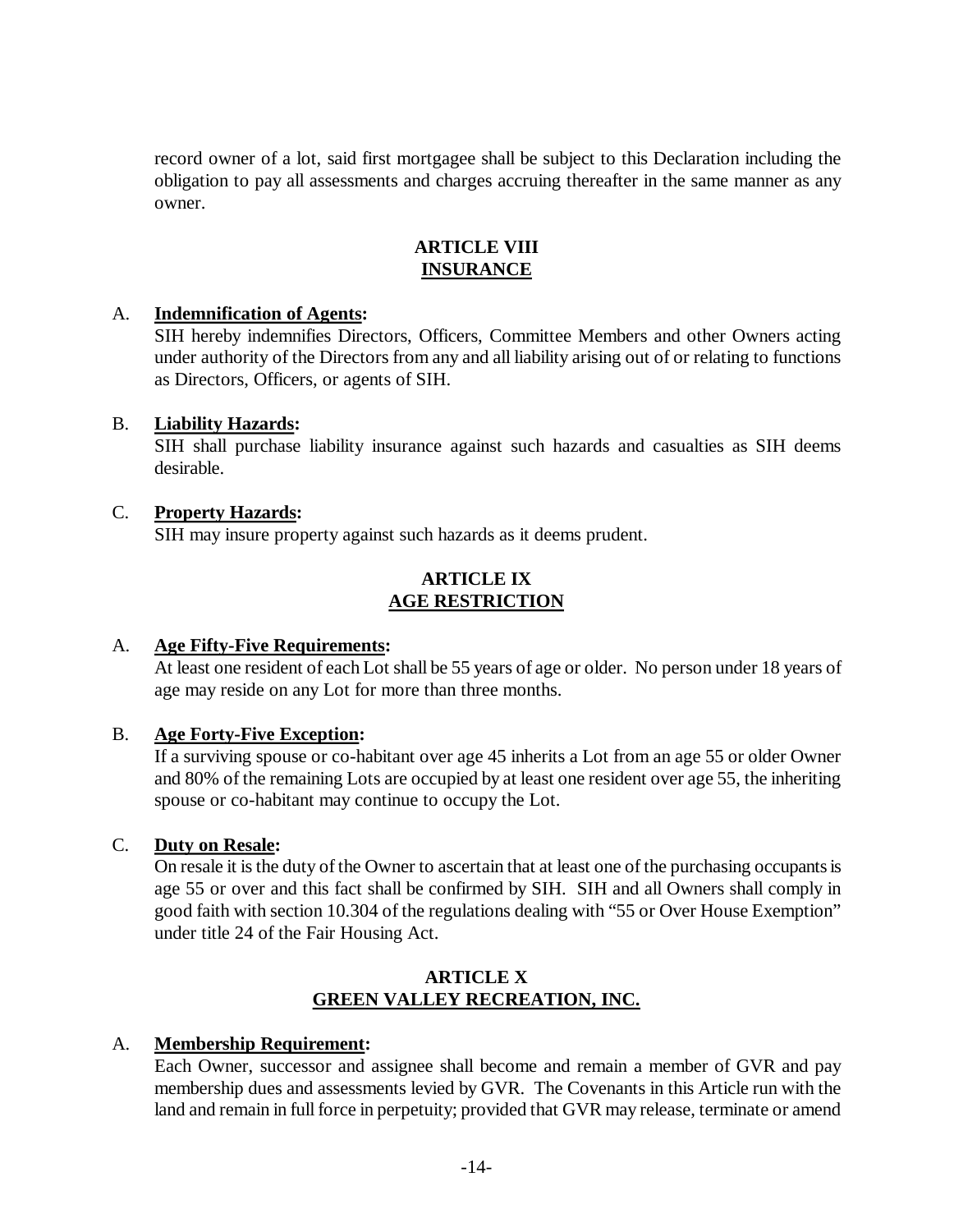this perpetual covenant with the consent of the Owners of the Lots.

### B. **Lien for Dues and Assessments:**

There is hereby created a lien, with power of sale, on each Lot to secure payment of the GVR membership dues and assessments pursuant to the terms hereof, provided that no action shall be brought to foreclose such lien until 30 days after the notice of the lien is mailed by certified mail, return receipt requested, to the Owner of such Lot and a copy of the notice is recorded in the office of the Recorder, Pima County, Arizona.

#### C. **Subordination of Lien:**

The lien for GVR assessments is subordinate to the lien of a first mortgage.

## D. **GVR Consent to Amend:**

Article X shall not be amended without consent of GVR.

### **ARTICLE XI EASEMENTS, LICENSES AND ENCROACHMENTS**

The Properties are subject, as a result of prior recordings, to various provisions relating to easements, licenses and encroachments, and party walls. A schedule of said provisions and the verbatim text of such provisions still relevant are set out in Appendix C hereto which is by reference incorporated herein.

### **ARTICLE XII ENFORCEMENT**

## A. **Plaintiff-SIH or Owner:**

SIH or any Owner is authorized to enforce, by proceeding at law or in equity, all conditions, covenants and restrictions, liens and charges now or hereafter imposed by the provisions of this Declaration. Failure or delay by SIH or by an Owner to enforce any covenant or restriction herein shall not waive the right to do so thereafter nor shall the failure or delay invalidate any part of this Declaration.

#### B. **Rules and Fines:**

The Board of Directors shall promulgate rules, regulations and guidelines for establishing fines or assessing penalties for the violation of this Declaration. The Board shall also establish procedures for a hearing by any person aggrieved by a decision of the Board or a Committee acting on behalf of the Board. Such rules, regulations or guidelines shall be written and sent to Owners by regular mail.

#### C. **Attorneys Fees and Costs:**

If SIH or an Owner is the prevailing party in an action to enforce the provisions of this Declaration against another Owner, including a suit to collect an assessment pursuant to the